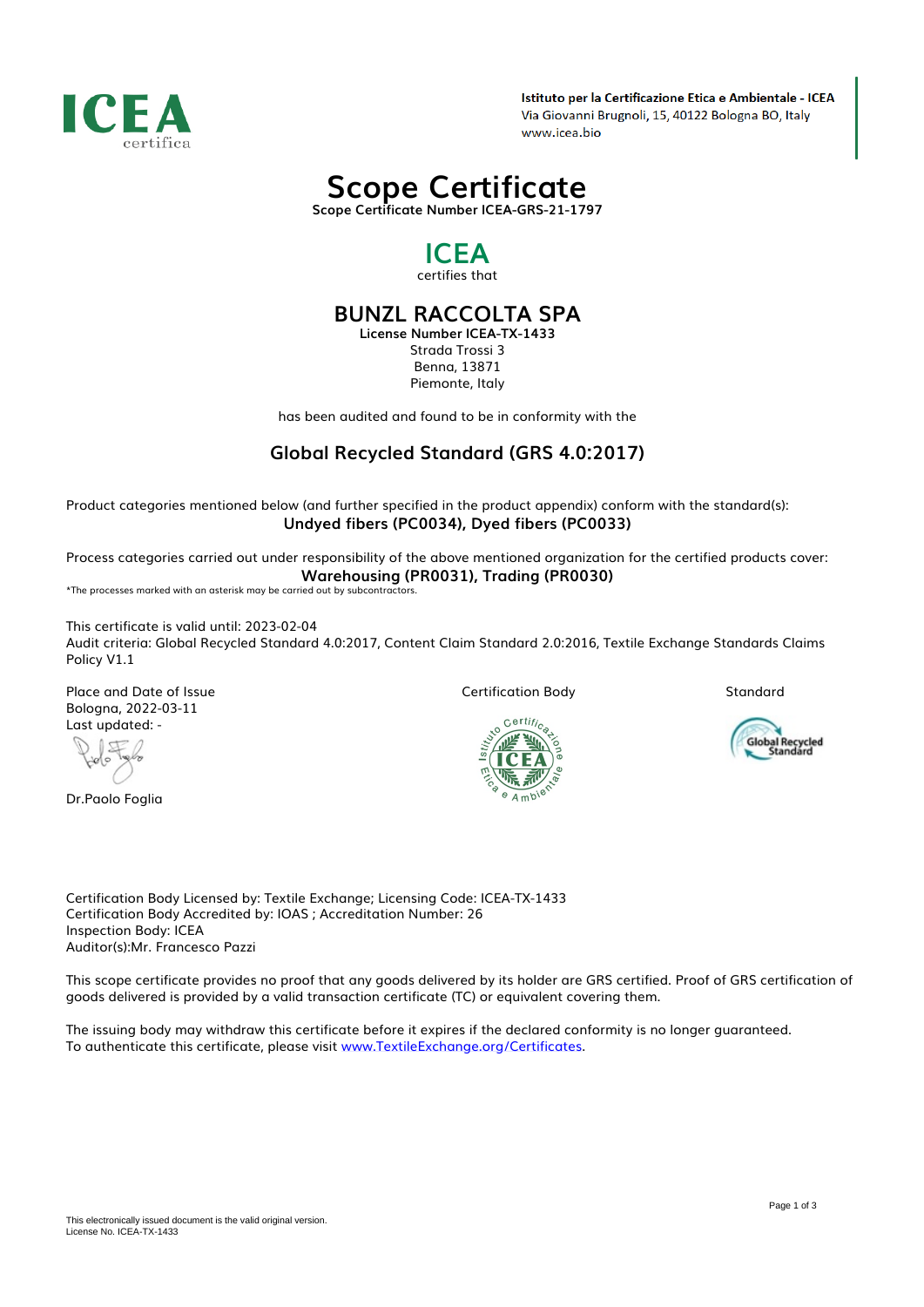

#### *Scope Certificate Number ICEA-GRS-21-1797 (continued) BUNZL RACCOLTA SPA GRS 4.0:2017*

*Under the scope of this certificate, the following products are covered.*

| <b>Products Appendix</b> |                           |                                                                                      |                                  |                        |
|--------------------------|---------------------------|--------------------------------------------------------------------------------------|----------------------------------|------------------------|
| <b>Product Category</b>  | <b>Product Details</b>    | <b>Material Composition</b>                                                          | <b>Standard</b><br>(Label Grade) | <b>Facility Number</b> |
| Undyed fibers (PC0034)   | Staple fibers<br>(PD0079) | 100.00% Recycled post-consumer Polyester<br>(RM0189)                                 | GRS (GRS)                        | 1726                   |
| Undyed fibers (PC0034)   | Staple fibers<br>(PD0079) | 100.00% Recycled pre-consumer Polyamid<br>(RM0184)                                   | <b>GRS (GRS)</b>                 | 1726                   |
| Undyed fibers (PC0034)   | Staple fibers<br>(PD0079) | 50.00% Recycled post-consumer Polyester<br>(RM0189) + 50.00% Polyester (RM0186)      | GRS (GRS)                        | 1726                   |
| Undyed fibers (PC0034)   | Staple fibers<br>(PD0079) | 45.00% Recycled post-consumer Polyester<br>(RM0189) + 55.00% Polyester (RM0186)      | GRS (No label) 1726              |                        |
| Undyed fibers (PC0034)   | Staple fibers<br>(PD0079) | 50.00% Recycled pre-consumer Acrylic (RM0158) GRS (GRS)<br>+ 50.00% Acrylic (RM0156) |                                  | 1726                   |
| Dyed fibers (PC0033)     | Staple fibers<br>(PD0079) | 100.00% Recycled post-consumer Polyester<br>(RM0189)                                 | <b>GRS (GRS)</b>                 | 1726                   |

*Place and Date of Issue Bologna, 2022-03-11 Last updated: -*

₫

*Dr.Paolo Foglia*

*Certification Body*



*Standard*